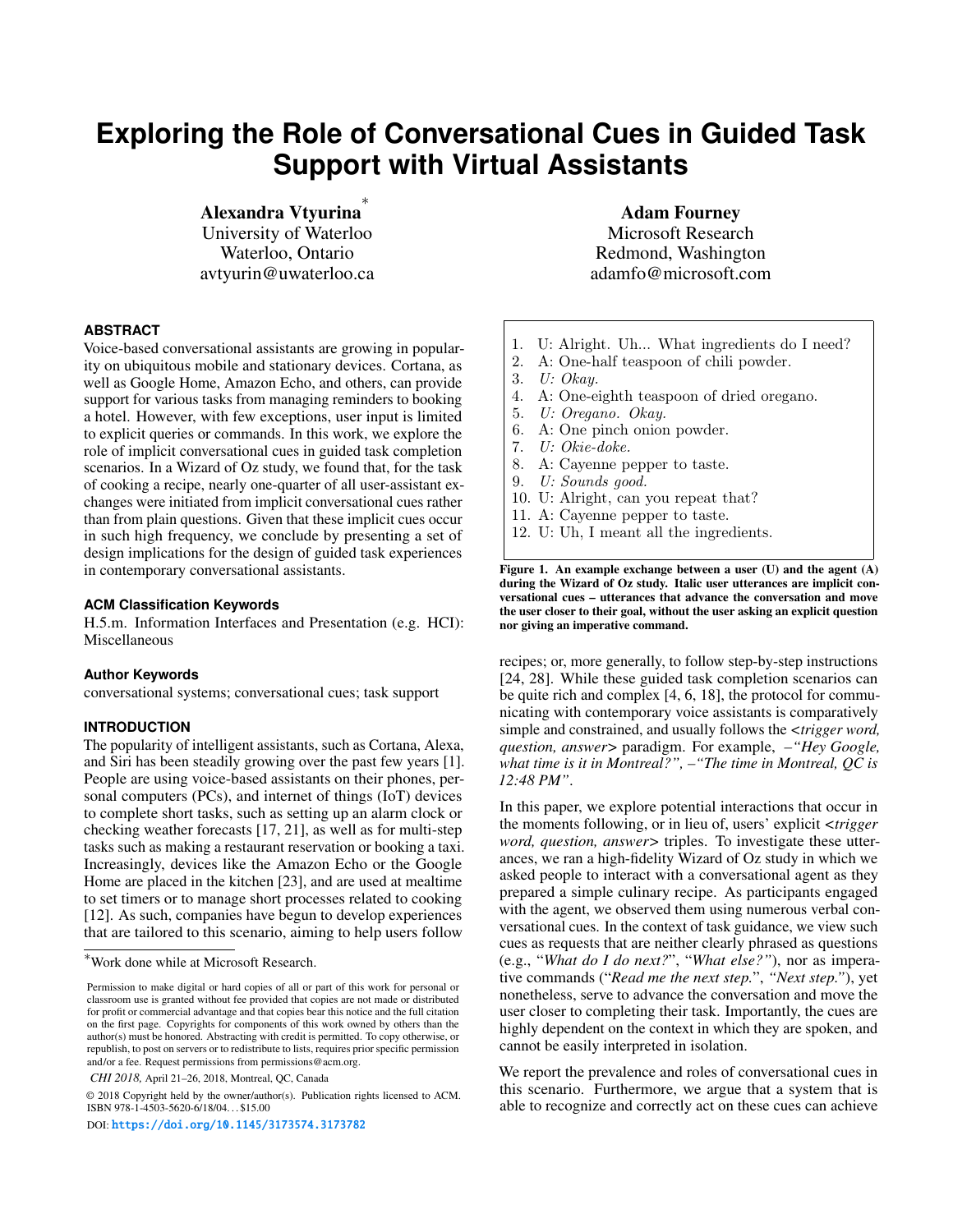high levels of user satisfaction, even when constrained to a simple response model (e.g., limited to sentence selection for question answering [\[32\]](#page-6-4)).

The remainder of the paper is structured as follows. We present background material and describe the Wizard of Oz experiment. We introduce the taxonomy of verbal conversational cues for a task-oriented dialogue. We investigate the different purposes of short affirmative utterances (e.g., "*Okay.*"), as well as conversational cues that repeat a previous system response. The paper concludes by presenting design implications for future voice-enabled systems.

# **BACKGROUND**

Human-to-human conversation is an immensely complex process, filled with implicit cues – both verbal and nonverbal [\[19,](#page-5-6) [14,](#page-5-7) [9,](#page-5-8) [30,](#page-6-5) [5\]](#page-5-9). These *conversational cues* allow people to better communicate agreement or disagreement, emotional state, and whether they successfully perceived and processed the information [\[22\]](#page-6-6). These types of interactions are very natural and effortless, and people may exhibit them even when interacting with automatic systems that are incapable of perceiving or reciprocating these signals [\[17,](#page-5-1) [20\]](#page-6-7). Perceiving, understanding, and reacting to conversational cues is especially important in conversations that aim to provide guided task support [\[14,](#page-5-7) [13\]](#page-5-10), which are the focus of this paper.

In the domain of guided task support, researchers have also explored human-agent interactions, and the potential to provide automated task guidance with a conversational system. Closest to our work is research conducted by Martins et al. in [\[18\]](#page-5-5). Martins et al. explored how a semi-automatic assistant could guide the user in following cooking recipes<sup>[1](#page-1-0)</sup>. However, the system responded only to a fixed set of 1-word commands (e.g., "*next*", "*previous*", "*repeat*", and "*how*"), leaving little room for natural discourse.

In a similar vein, Bohus et al. [\[7\]](#page-5-11) describe a dialogue management tool – RavenClaw – that was used to build multiple tasksupport oriented dialogue systems [\[4,](#page-5-3) [6,](#page-5-4) [26\]](#page-6-8). RavenClaw is described to have a two-tier architecture: a layer that captures domain-specific information, and a layer that is responsible for turn-taking and grounding behavior, and requests like "help", "resume", "repeat", etc. that are task-independent. Though RavenClaw can process and understand explicit requests for confirmation and disambiguation, it does not handle the types of implicit requests that we describe in this paper.

More recently, new solutions appeared in the market that offer simple step-by-step guidance for cooking recipes. The most prominent examples are Google Home's recipe support [\[24\]](#page-6-2), as well as Amazon's Alexa support of recipes from *allrecipes.com* [\[28\]](#page-6-3). However, interactions are mainly constrained to the protocol of *<trigger word, question, answer>* described in the introduction.

However, human-to-human communication is not limited to strict turn-taking: People interrupt each other and provide unsolicited feedback. Sacks et al. [\[27\]](#page-6-9) analyze and detail rules according to which the turn-taking behaviour occurs. Likewise, Clark & Schaefer [\[9\]](#page-5-8) develop a model of speakers contributing to a discussion. In these works, conversational cues play an important role in signalling, and in allowing participants to establish common ground. Building on this line of research, Porcheron et al. [\[25\]](#page-6-10) characterize the changes that happen when an automatic conversational assistant is introduced as one of the discourse participants. In our Wizard of Oz study, the simulated conversational agent relied on many of the same verbal cues to identify when to advance the conversation.

Finally, conversations can often be broken down into a series of dialogue acts (e.g., statements, questions, acknowledgements, back-channel, etc.). The work by Stolke et al. [\[29\]](#page-6-11) demonstrates how such dialogue acts can be identified using probabilistic models. One challenge is that, for various dialogue acts, the interpretation of a given cue or utterance is highly context dependent. To this end, Gravano et al. [\[13\]](#page-5-10) study short affirmative cues, such as "*alright*", "*mm-hm*", "*okay*", etc. and their roles in conversations: agreeing with the interlocutor, displaying interest, cueing the start of a new topic. They explore a number of features that could be used to correctly identify the goal of the speaker, including: lexical, timing, phonetic, acoustic and other properties. We too observe these behaviors, and we further observe a phenomenon in which people repeat – sometimes over an over – a response previously spoken by the agent. We explore the role of these cues in the specific context of following a guided task.

Considering the latest improvements in speech recognition [\[31\]](#page-6-12), the tooling now exists to capture and transcribe user utterances in high fidelity. We believe, that the next step should be applying this technology to further improve user experience with voice-based interfaces.

## **EXPERIMENT**

In this work, we developed a high-fidelity Wizard of Oz simulation to study the role of conversational cues in guided task scenarios. We describe the protocol and apparatus below.

# **Procedure**

We invited 10 participants (6 male, 4 female, average age 30), to engage with a simulated conversational assistant with the goal of preparing a simple culinary recipe. Out of the 10 participants, 2 reported having used an intelligent assistant earlier that day, 5 – earlier that week, and 1 each – earlier that month, more than a month ago and never. 8 people said they usually enjoyed cooking, and 6 said they cooked often.

The experiment took place in an office at our research facility. Participants were briefed upon arrival, but were not instructed on what natural language commands to use when communicating with the conversational agent, nor were the participants informed that the agent was a simulation. Instead, the participants were simply instructed to naturally converse with the agent in order to prepare a spice rub recipe<sup>[2](#page-1-1)</sup>. This recipe was chosen because it includes numerous preparation steps and ingredients, but makes limited use of cooking surfaces or appliances. I.e., it is ideal for a lab environment.

<span id="page-1-0"></span><sup>&</sup>lt;sup>1</sup>Martins et al. also experimented with car repair scenarios.

<span id="page-1-1"></span><sup>2</sup>http://allrecipes.com/recipe/17338/tasty-bbq-corn-on-the-cob/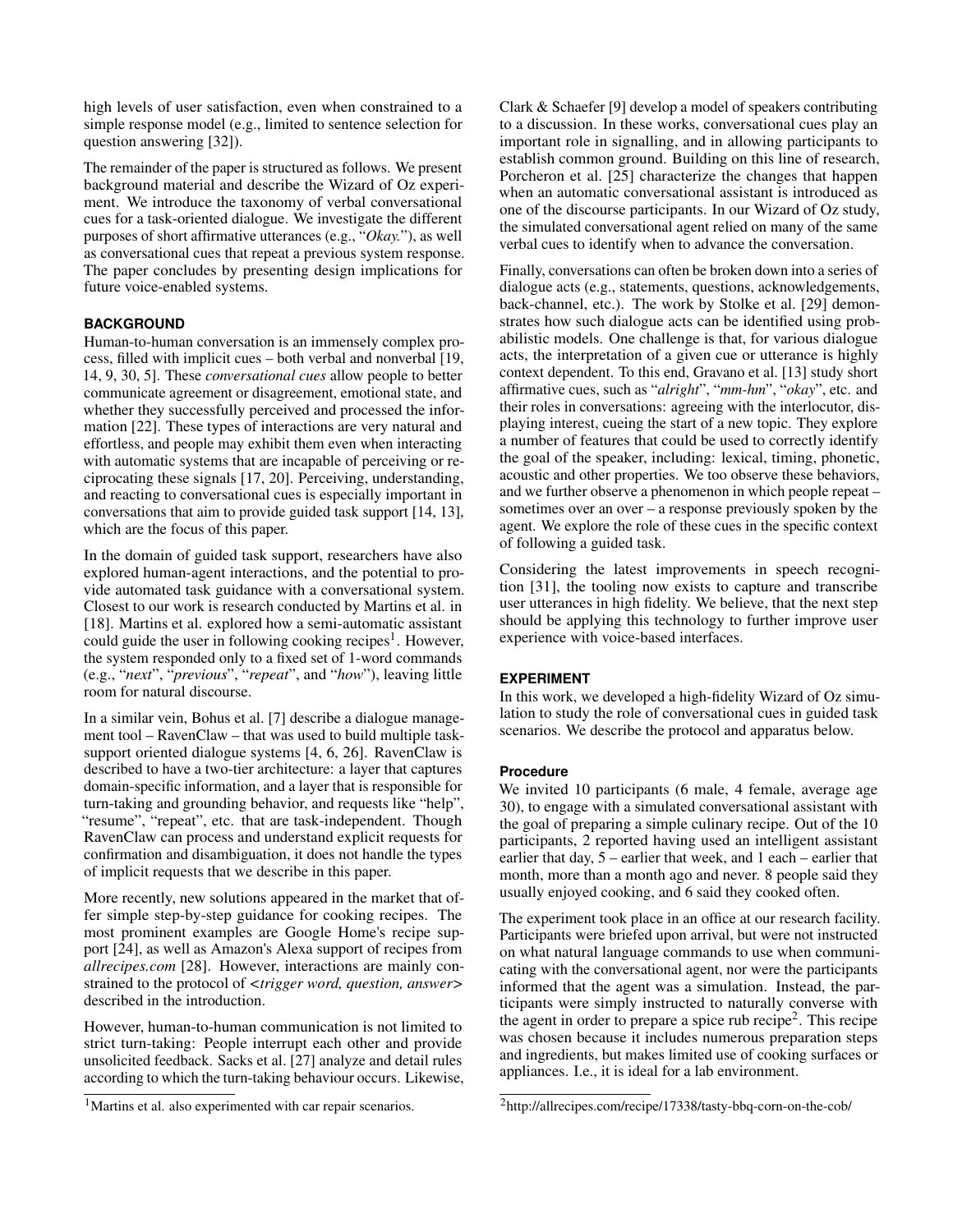The experiment began when a participant uttered the phrase "start cooking", and concluded when the participant completed the penultimate step of the recipe (the final step involved grilling the corn on a barbecue). During the experiment, interactions were mediated via a speakerphone, which relayed user utterances to an operator seated in another room. The operator then selected responses from a preset list, which were then played back to the participant in a computer-synthesized voice<sup>[3](#page-2-0)</sup>. All participant actions were audio and video recorded.

Upon concluding the recipe, participants were asked to complete the NASA Task Load Index (TLX) [\[15\]](#page-5-12) and System Usability Scale [\[8\]](#page-5-13) (SUS) questionnaires. Given our research focus, and the simulation aspect of this experiment, these questionnaires served primarily as a check to ensure that the simulation was of sufficient quality and completeness to warrant the further investigation of the subtler aspects of the human-agent interaction.

Finally, we conducted semi-structured interviews and debriefed participants about the simulation.

## **Apparatus**

The success of this experiment depended on the fidelity of our Wizard of Oz simulation. Here, our goal was to minimize latency and ensure consistency across repeated responses. As noted above, we developed a preset list of computersynthesized audio responses from which an experimenter – the wizard – could select. Mimicking existing recipe agents [\[28,](#page-6-3) [24\]](#page-6-2), the response list included the recipe's ingredients, and each sentence from its instructions, as distinct candidate answers. Additionally, we included relevant culinary definitions (e.g., "*a pinch*", "*to taste*", etc.), and a "*no answer*" response to handle questions that were out of scope. We also allowed a free-form response to be typed by the Wizard, but it was rarely used, and a post-experiment analysis showed that this option was used mainly to produce "*yes*" or "*no*" responses. We believe these efforts were successful – no participants reported suspecting that they were interacting with a simulation.

## **RESULTS**

In this section, we quickly review results of the TLX and SUS evaluations, then describe the most common explicit requests and implicit conversational cues that we observed in the study.

## **General impressions**

All 10 participants successfully completed the recipe, taking an average of 6.56 minutes (min  $= 3.22$ , max  $= 8.57$ ) and 19 conversational turns (min = 9, max = 27) to reach the final step. The simulation received favorable scores on both the TLX (median = 21.25, IQR = 14), and SUS (median = 83.75, IQR = 13) scales. Notably, participants reported low frustration (median =  $25$ , IQR = 16) and low effort (median  $= 20$ , IQR  $= 21$ ) on the TLX. Likewise, participants reported high levels of confidence (median  $= 5$ , IQR  $= 1$ ), and low levels of inconsistency (median  $= 1$ , IOR  $= 0.75$ ) via the SUS. Taken together these findings suggest that the simulation was of sufficient quality and completeness to effectively ground the analysis that follows.

<span id="page-2-1"></span>

<span id="page-2-2"></span>Figure 3. Distribution of categories across participants

## **Conversational Cues**

In an initial briefing, participants were instructed to speak with the agent naturally, as if they were conversing with another person. In fact, only a single explicit command was mentioned to participants: "start cooking", that activated the system. Given these limited constraints, participants very quickly adopted a highly conversational style of dialogue, rich with conversational cues. As an example, after the agent read the very first ingredient to P6, she simply responded with "*Okay*", then waited for the bot to continue listing the second ingredient (Figure [1\)](#page-0-0).

Given the frequency and richness of these cues, we set out to study the phenomena in detail. We begin by simply counting the number of cases in which a system response was triggered by a conversational cue, as defined earlier. Namely, system responses were manually labelled as either resulting from an explicit question or statement (e.g., "what is the next step?"), or from an implicit dialogue cue (e.g., "*Okie dokie*"). To do this, two researchers (authors of this paper) independently labelled 50 bot responses, achieving high inter-rater reliability (Cohen's  $\kappa = 0.92$ ). One researcher then continued to label the remaining 142 responses. In the end, 46 bot responses (24%), were deemed to have been initiated by an implicit

<span id="page-2-0"></span><sup>3</sup>https://responsivevoice.org/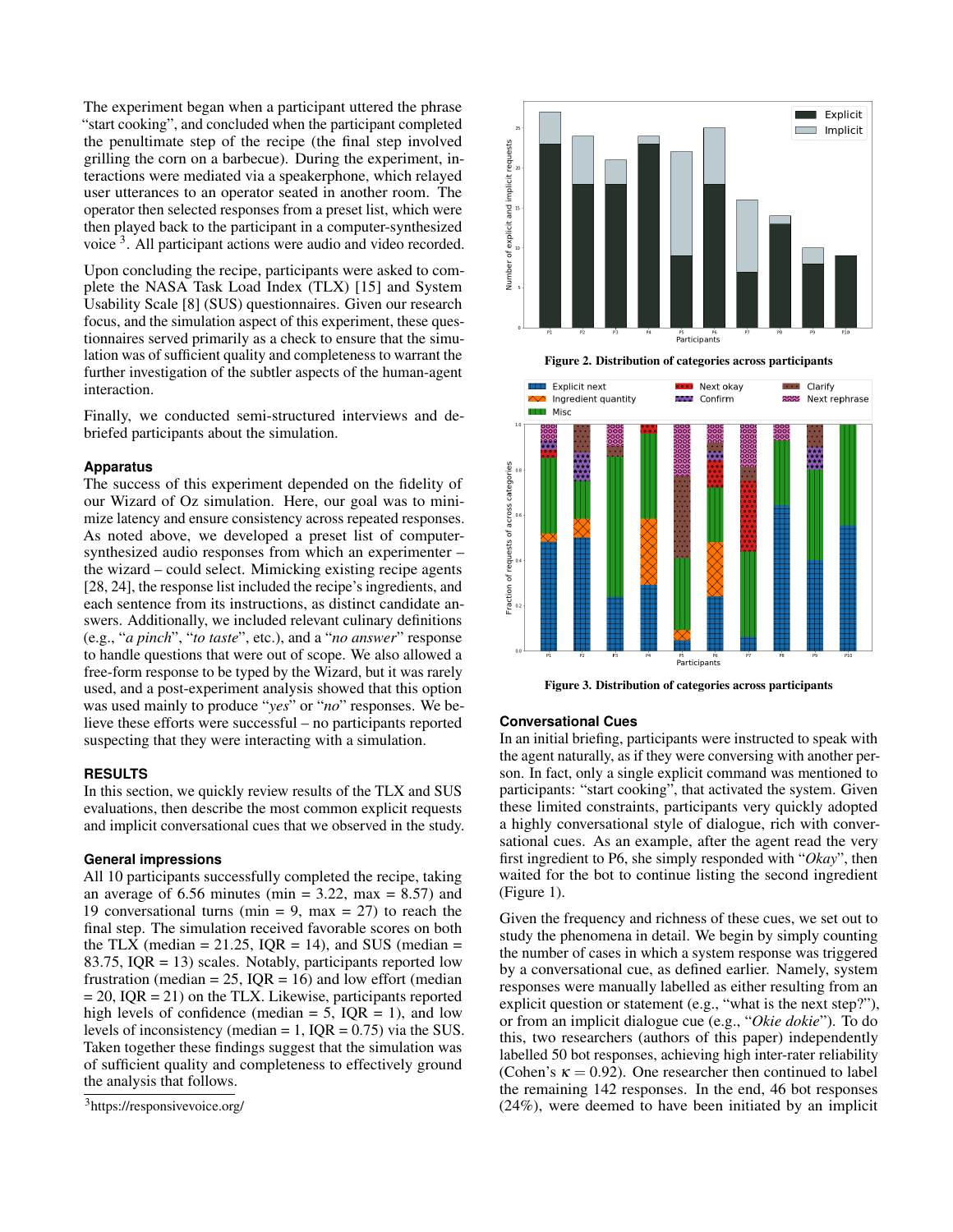conversational cue, similar to those outlined above. Figure [2](#page-2-1) shows the absolute counts of implicit (light grey) and explicit (dark grey) user requests for each participant.

While labelling the aforementioned interactions, we observed that implicit cues serve numerous intents. We examine intents of implicit as well as of explicit requests, below, beginning with the latter.

## **Explicit Intents**

A total of 146 responses were initiated from an explicit query or imperative command. We briefly describe the 5 most popular intents, representing 58.3% of all user requests. We then discuss the intents of the implicit conversational cues in the next section.

## *Explicit Next*

The most common request simply asked for the next ingredient or step of the recipe (Figure [3,](#page-2-2) blue). These questions constituted 32.8% of all user requests, and varied greatly in their phrasing: E.g., "*What is step number two?*", "*Next*", "*What else?*", etc.

## *Ingredient Quantity*

Comprising 8.9% of all requests, were those asking about ingredient quantities (Figure [3,](#page-2-2) orange). Examples include: "*How much chili powder do I need?*", "*How much of each do I need?*". The lexical variety was quite low for this category.

## *Repeat*

7.8% of all requests, were for the agent to repeat a prior response (Figure [3,](#page-2-2) green; i.e., incorporated in "misc"). Examples include: "*Can you please repeat what you just said?*", or "*Can you repeat that?*".

## *List Ingredients*

A smaller fraction of all requests  $-6.2%$  – were to list all, or some subset of the ingredients (Figure [3,](#page-2-2) green; "misc"). Examples include: "*Okay, thank you. Do I need any other ingredients?*", "*Okay. Is there anything else?*", and "*Alright. So... I've got a few spices in front of me. Can you tell me the spices I need to make the rub for the corn?*". As these examples illustrate, these requests varied considerably in diversity and complexity.

## *Definitions*

Finally, 2.8% of all requests asked for the definitions of ingredients, or cooking procedures (Figure [3,](#page-2-2) green; "misc"). Examples include "*What is an ear of corn?*", "*What do you mean to taste? How much should I put?*", "*How high is medium-high heat is?*".

In the next sections, we consider implicit requests made to the system.

## **Implicit Intents**

When interacting with the simulated agent, nine of ten participants initiated responses using some form of implicit conversational cues. These cues served a number of distinct intents, as described below.

- 1. A: Garlic powder to taste.
- 2. U: Yup. Done that.
- 3. A: Salt and pepper to taste.
- 4. U: I don't have salt. Can I omit the salt?
- 5. A: Yes.
- 6. U: Okay. Pepper's in already.
- 7. A: Step number 3: blend in the softened butter.
- 8. U: So I pretend to do that now?
- 9. U: Okay, everything's blended.

10. A: Step number four: apply this mixture to each ear of corn, and place each ear onto a piece of aluminum foil big enough to wrap the corn.

11. U: Okay. So I applied it to the corn.

12. A: Step number five: Wrap like a burrito, and twist the ends to close.

13. U: Ends are twisted.

<span id="page-3-0"></span>Figure 4. Example of a user (U) showing readiness to proceed by repeating previous system response (utterances 6, 9, 11 and 13).

## *Implicit next*

Given the nature of the task, requests for the next step, or next ingredient were the most common. However, 15.6% of the requests were not phrased as explicit questions. Rather, in 7.8% of cases, participants used short positive utterances, such as "*yup*", "*alright*" to signal that the current step was completed and they were ready to proceed. Figure [1](#page-0-0) shows an example of such interactions, as the user's utterances "*3: Okay.*" and "*7: Okie-doke.*" signal that she is prepared to continue.

In another 7.8% of cases, participants would paraphrase the step they have just completed, to signal that they were ready to go on to the next step, expecting the system to read the next instruction or ingredient in response. Interaction of this type are outlined in Figure [4,](#page-3-0) where in utterances 6, 9, 11, and 13 the participant is describing the last completed instruction in his own words, showing that he is done with this step and is ready to move on.

The first row of Table [1](#page-3-1) illustrates the counts of next step requests using short positive utterances, paraphrase and explicit questions.

## *Grounding behavior*

During the experiment, we noticed, that although the participants did not know what parts of their speech the system could and could not understand, they would still respond to the system's statements. The purpose of these responses is to let the other speaker – in our case the system – know that the information has been processed and accepted, and that the

| Purpose     | All   Paraphrase / Repeat   Okays   Explicit |    |     |
|-------------|----------------------------------------------|----|-----|
| <b>Next</b> |                                              |    |     |
| Ack         |                                              | 32 | n/a |
| Memory      |                                              | 13 | n/a |

<span id="page-3-1"></span>Table 1. Distribution of user utterances requesting next item on the list (Next), showing acceptance of previous system response (Ack), and utterances spoken to keep short term memory updated (Memory).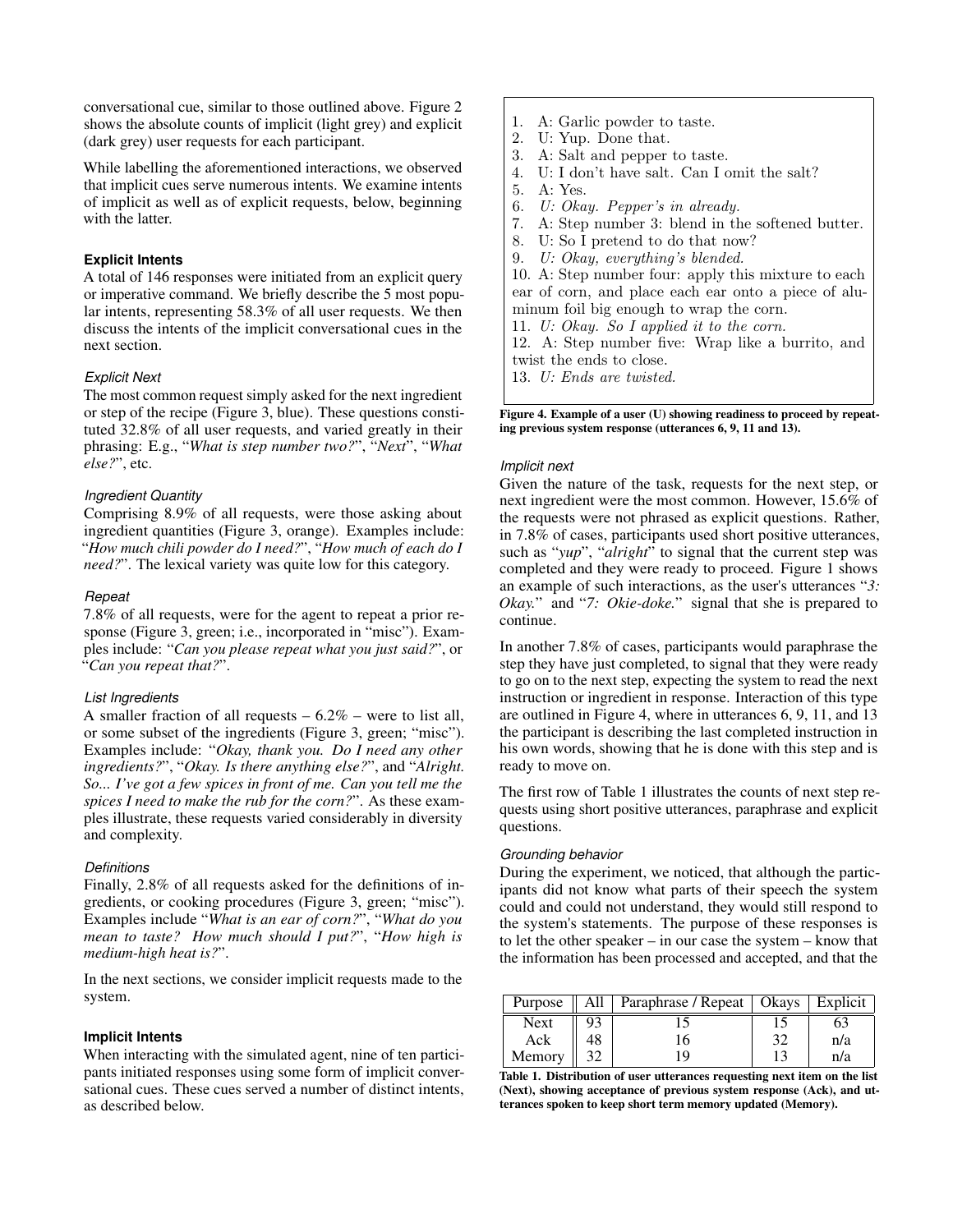- 1. U: How much onion powder?
- 2. A: One pinch onion powder.
- 3. U: One pinch. Okay, and how much oregano?
- 4. A: One-eighth teaspoon of dried oregano.
- <span id="page-4-0"></span>5. U: Okay.

Figure 5. Example of acknowledgement by the user (U) with okay's and repetitions (utterances 3, 5).

dialogue may continue. In the literature, this has been referred to as *grounding behavior* [\[9\]](#page-5-8).

Grounding behavior can also be exhibited using short positive utterances, as well as partial, or verbatim repetitions of the previous content. These behaviors have been called "acknowledgements", "demonstration" and "display" [\[9\]](#page-5-8). Grounding cues closely resemble those of the *implicit next* category and are chiefly differentiated by how they are manifested in a conversational turn. For example, utterance 3 in figure [5](#page-4-0) shows a participant paraphrasing the agent's prior response, then using a short affirmative phrase ("*Okay*"), and finally, without pause, proceeding to explicitly ask about the next ingredient. This timing pattern precludes these cues from having an *implicit next* intent.

The second row of Table [1](#page-3-1) gives counts of different types of grounding behavior that has been observed in the study (we considered an utterance to be a repetition if it either partially or fully, repeats a system response verbatim or paraphrased). During the study, we noticed that people 8 of 10 participants repeated a system response out loud, at least once, while preparing the recipe.

## *Rehearsing behavior*

We also noticed a curious phenomenon. Our participants talked to themselves while they were in the process of completing a step. With this sort of "memory rehearsal" behavior people refresh and maintain items in their short-term memory [\[10\]](#page-5-14), which is believed to rely on the same pathways as language and speech. Consequently, people often narrate recipes, as Figure [6](#page-4-1) demonstrates. In that case, the participant was repeating the name of the ingredient he was looking for, while he was looking for it.

## *Clarifications and Confirmations*

Additionally, response repetitions came as clarifying questions (Figure [7\)](#page-4-2). Whenever people didn't understand the system's response, had doubts about its correctness, or needed more detailed information, they would often repeat a part of the

- 1. A: Garlic powder to taste.
- 2. U: Garlic powder...
- 3. U: Garlic powder to taste...
- 4. U: Garlic powder to taste... Okay, one second.
- 5. U: Garlic powder... Garlic powder...

<span id="page-4-1"></span>Figure 6. Example of a user (U) repeating the response to himself while completing the step (utterances  $2, 3, 4, 5$ )

system's response that was not clear, expecting it to provide more thorough explanation.

Closely related to clarifying questions are those that seek confirmations. We observed 10 (5.2%) such user utterances throughout the experiment. Their purpose is to confirm user's belief about a step in the recipe. An example is listed in Figure [8.](#page-5-15) Here the first part of utterance 2 is reiterating previous content and user's actions, while the second part serves as a cue for confirmation.

- 1. A: One quarter cup butter, softened.
- 2. U: One quarter of the butter?
- 3. A: One quarter cup butter, softened.
- 4. U: One quarter cup butter. Okay.

<span id="page-4-2"></span>Figure 7. Example of a user (U) asking for clarification on the previous response (utterance 2).

## **IMPLICATIONS, LIMITATIONS AND FUTURE WORK**

As it has been shown above, conversational cues constitute a large portion of interactions between a user and a conversational agent. A conversational system that is able to recognize and act upon these requests will enable its users to converse using a more natural-style of language, yielding high satisfaction scores.

In our Wizard of Oz study, participants did not need to issue a trigger word to initiate interactions, and we believe that this property is one reason we observe such a high frequency of short conversation cues such as "*Okay*" and "*Yup*". One of the advantages of our simulation was that it was listening to the user at all times, which could be challenging to implement in practice (there are both technical limitations and privacy concerns). However, in our study, most of these conversational cues followed shortly after an agent's prior responses. Leaving the microphone on for a few moments after each response may be an acceptable compromise and could allow for a more seamless dialogue flow.

We have also observed that, despite having different intents, many conversational cues and utterances transcribe into the same lexical representation. However, contemporary virtual assistant frameworks follow a pipeline architecture, transcribing user utterances prior to doing intent classification [\[2,](#page-5-16) [3\]](#page-5-17). In such an architecture, correct classification of these conversational cues will be challenging if not impossible. To extend their functionality, frameworks and SDKs should include information about prosody, and other acoustic features. These features have already proven to be valuable in improving the detection of dialogue acts [\[29,](#page-6-11) [16\]](#page-5-18), which can be seen as a similar – but coarser-grained – taxonomy of spoken intents. Likewise, we believe it will be important for situated agents to model a user's attention, either through acoustic features alone [\[11\]](#page-5-19), or through gaze, so as to facilitate addressee detection. This will allow more conversational cues to be captured in the first place, by allowing the mic to stay on between utterances, and perhaps by eliminating wake words altogether.

Finally, we realize that our singular focus on recipes might raise questions about the generalizability of the findings. Prior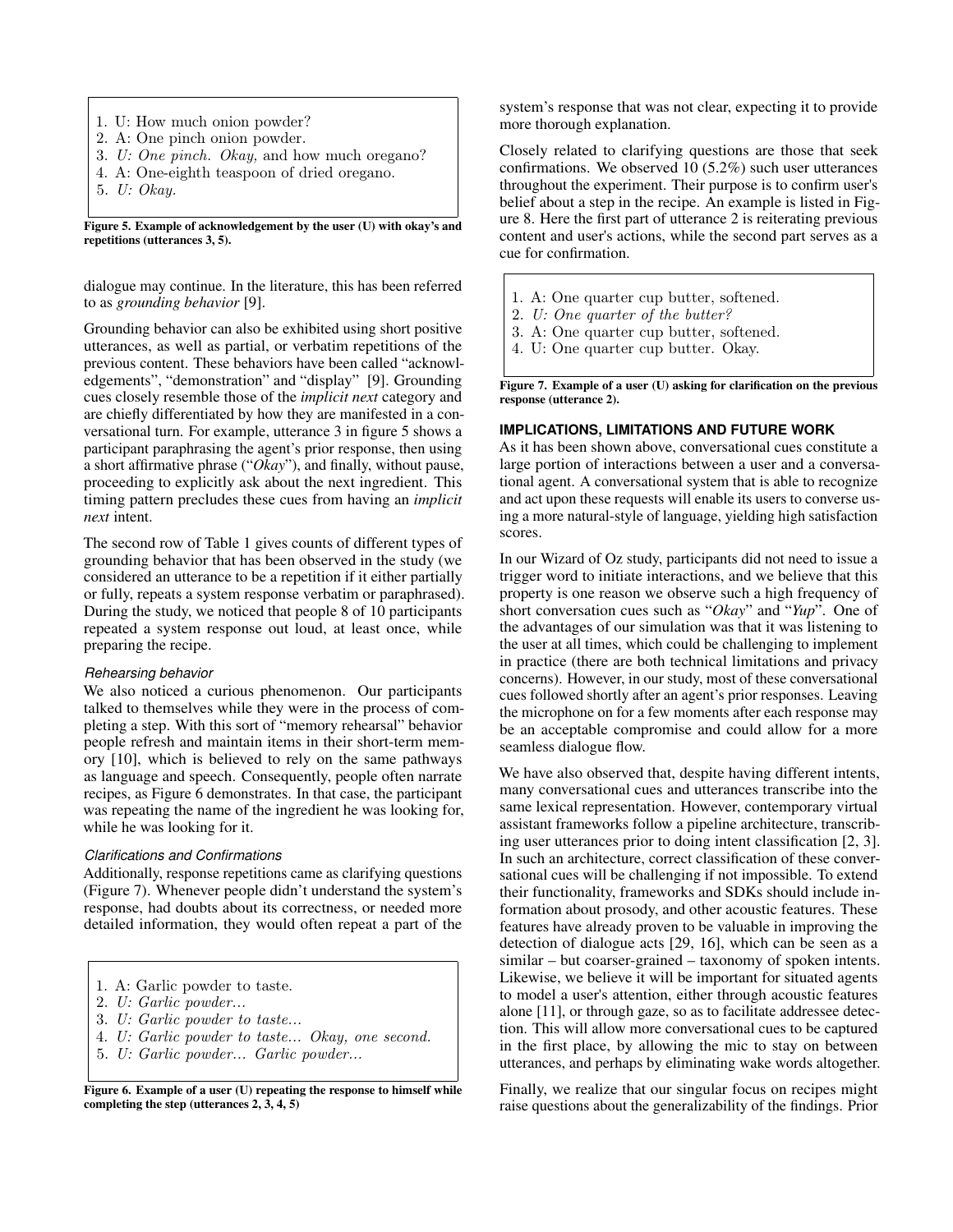1. U: So I applied all the ingredients on the corn, and then applied the softened butter and wrapped it with the aluminum. Right? 2. A: Correct. 3. U: Perfect. What's next?

<span id="page-5-15"></span>Figure 8. Example of a user (U) confirming an existing belief about a recipe step (utterance 1).

work has studied the importance of conversational cues in human-human task-oriented dialogue over a range of tasks [\[12,](#page-5-2) [13\]](#page-5-10). Our Wizard of Oz study shows that the importance of these cues extends to at least one class of human-agent taskoriented dialogue: cooking while interacting with a voicebased conversational assistant. Though our protocol employed a simulated agent, we took steps to ensure that our simulation was convincing, and was close in fidelity to existing voice assistants. To this end, we believe it is reasonable to expect to see categories like implicit next, grounding, clarification, and confirmation, in other human-agent task-oriented conversations.

# **CONCLUSION**

Current voice-based conversational assistants mostly abide by the *<trigger word, question, answer>* paradigm, which constrains user interactions, and a number of implicit conversational cues are missed as a result. In this work we have considered a set of common implicit verbal cues exhibited by users of a simulated conversational assistant for the task of cooking a culinary recipe. We have described these cues and their intents in detail and have provided a set of design implications for designing task-oriented conversational systems.

## **REFERENCES**

- <span id="page-5-0"></span>1. 2017. Alexa, Say What?! Voice-Enabled Speaker Usage to Grow Nearly 130% This Year. [https://www.emarketer.com/Article/Alexa-Say-What-](https://www.emarketer.com/Article/Alexa-Say-What-Voice-Enabled-Speaker-Usage-Grow-Nearly-130-This-Year/1015812)[Voice-Enabled-Speaker-Usage-Grow-Nearly-130-This-](https://www.emarketer.com/Article/Alexa-Say-What-Voice-Enabled-Speaker-Usage-Grow-Nearly-130-This-Year/1015812)[Year/1015812](https://www.emarketer.com/Article/Alexa-Say-What-Voice-Enabled-Speaker-Usage-Grow-Nearly-130-This-Year/1015812). (2017). [Online; retrieved 5-Jan-2018]. 2. 2017. Alexa Skills Kit.
- <span id="page-5-16"></span><https://developer.amazon.com/alexa-skills-kit>. (2017). [Online; retrieved 5-Jan-2018].
- <span id="page-5-17"></span>3. 2017. The Cortana Skills Kit. <https://docs.microsoft.com/en-us/cortana/getstarted>. (2017). [Online; retrieved 5-Jan-2018].
- <span id="page-5-3"></span>4. G. Aist, J. Dowding, B. A. Hockey, M. Rayner, J. Hieronymus, D. Bohus, B. Boven, N. Blaylock, E. Campana, S. Early, G. Gorrell, and S. Phan. 2003. Talking Through Procedures: An Intelligent Space Station Procedure Assistant. (2003), 187–190. DOI: <http://dx.doi.org/10.3115/1067737.1067781>
- <span id="page-5-9"></span>5. Dan Bohus and Eric Horvitz. 2014. Managing human-robot engagement with forecasts and... um... hesitations. In *Proceedings of the 16th international conference on multimodal interaction*. ACM, 2–9.
- <span id="page-5-4"></span>6. Dan Bohus and Alexander Rudnicky. 2005. LARRI: A language-based maintenance and repair assistant. *Spoken*

*multimodal human-computer dialogue in mobile environments* (2005), 203–218.

- <span id="page-5-11"></span>7. Dan Bohus and Alexander I. Rudnicky. 2003. RavenClaw: Dialog management using hierarchical task decomposition and an expectation agenda. In *Proceedings of the 8th European Conference on Speech Communication and Technology, EUROSPEECH 2003 - INTERSPEECH 2003*. ISCA, 203–218.
- <span id="page-5-13"></span>8. John Brooke and others. 1996. SUS – A quick and dirty usability scale. *Usability evaluation in industry* 189, 194 (1996), 4–7.
- <span id="page-5-8"></span>9. Herbert H. Clark and Edward F. Schaefer. 1989. Contributing to discourse. *Cognitive science* 13, 2 (1989), 259–294.
- <span id="page-5-14"></span>10. Fergus I.M. Craik and Robert S. Lockhart. 1972. Levels of processing: A framework for memory research. *Journal of verbal learning and verbal behavior* 11, 6 (1972), 671–684.
- <span id="page-5-19"></span>11. Florian Eyben, Felix Weninger, Lucas Paletta, and Björn W. Schuller. 2013. The acoustics of eye contact: detecting visual attention from conversational audio cues. In *Proceedings of the 6th workshop on Eye gaze in intelligent human machine interaction: gaze in multimodal interaction*. ACM, 7–12.
- <span id="page-5-2"></span>12. David Graus, Paul N. Bennett, Ryen W. White, and Eric Horvitz. 2016. Analyzing and Predicting Task Reminders. In *Proceedings of the 2016 Conference on User Modeling Adaptation and Personalization*. ACM, 7–15.
- <span id="page-5-10"></span>13. Agustín Gravano, Julia Hirschberg, and Štefan Beňuš. 2012. Affirmative cue words in task-oriented dialogue. *Computational Linguistics* 38, 1 (2012), 1–39.
- <span id="page-5-7"></span>14. Barbara J. Grosz and Candace L. Sidner. 1986. Attention, Intentions, and the Structure of Discourse. *Comput. Linguist.* 12, 3 (July 1986), 175–204.
- <span id="page-5-12"></span>15. Sandra G. Hart and Lowell E. Staveland. 1988. Development of NASA-TLX (Task Load Index): Results of empirical and theoretical research. *Advances in psychology* 52 (1988), 139–183.
- <span id="page-5-18"></span>16. Julia Kiseleva, Kyle Williams, Ahmed Hassan Awadallah, Aidan C. Crook, Imed Zitouni, and Tasos Anastasakos. 2016. Predicting user satisfaction with intelligent assistants. In *Proceedings of the 39th International ACM SIGIR conference on Research and Development in Information Retrieval*. ACM, 45–54.
- <span id="page-5-1"></span>17. Ewa Luger and Abigail Sellen. 2016. Like having a really bad PA: the gulf between user expectation and experience of conversational agents. In *Proceedings of the 2016 CHI Conference on Human Factors in Computing Systems*. ACM, 5286–5297.
- <span id="page-5-5"></span>18. Filipe Martins, Joana Paulo Pardal, Luís Franqueira, Pedro Arez, and Nuno J. Mamede. 2008. Starting to cook a tutoring dialogue system. In *Spoken Language Technology Workshop, 2008. SLT 2008. IEEE*. IEEE, 145–148.
- <span id="page-5-6"></span>19. Masahiro Mizukami, Koichiro Yoshino, Graham Neubig, David R. Traum, and Satoshi Nakamura. 2016. Analyzing the Effect of Entrainment on Dialogue Acts.. In *SIGDIAL Conference*. 310–318.